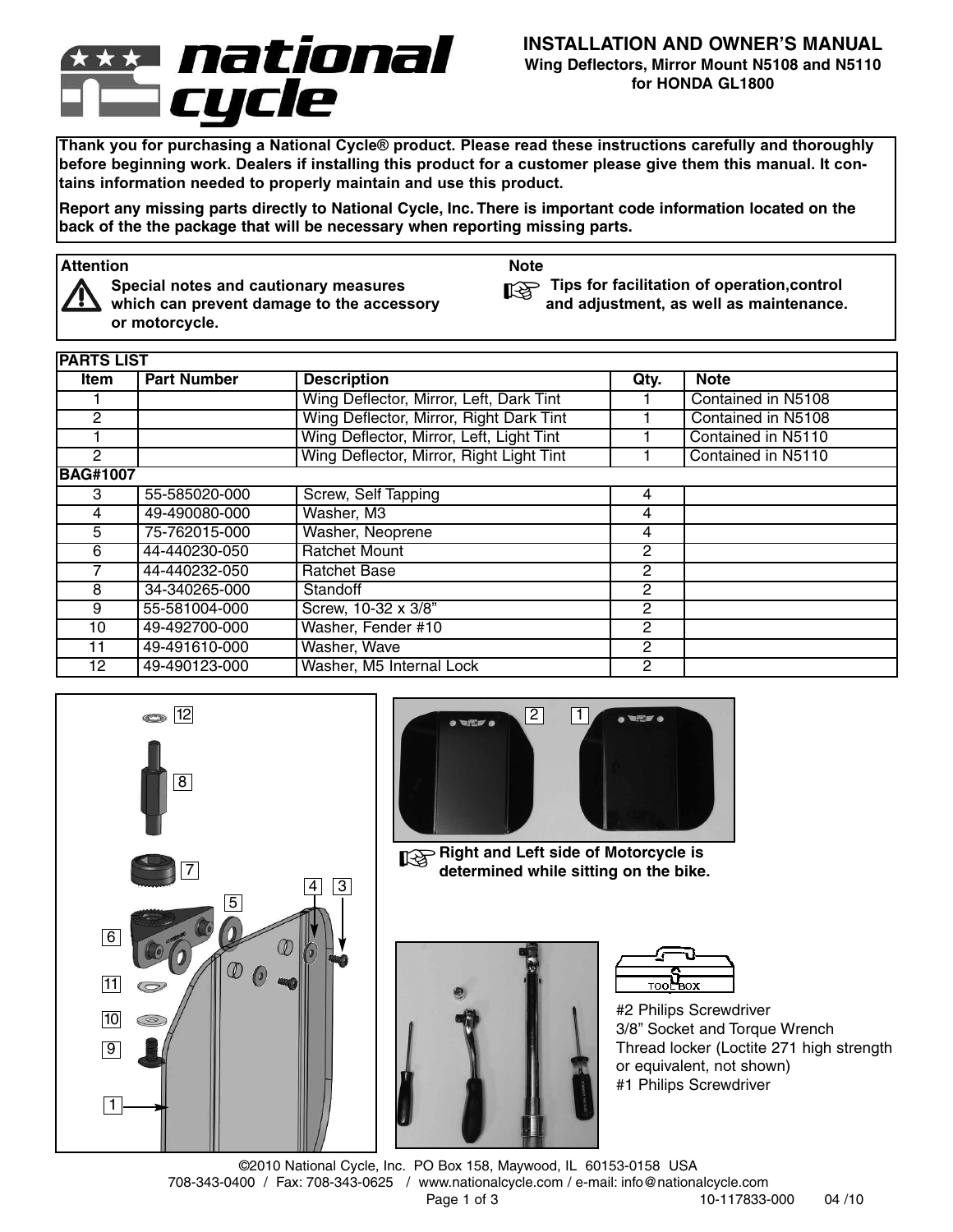### **PREPARATION AND REMOVAL OF PARTS**

**1.** Position motorcycle securely on center stand or side stand.

**2.** Remove the stock screw from the underside of the right mirror. **(#2 Philips Screwdriver) Figure 1**

The screws will not be reused.

### **INSTALLATION OF BRACKET**

**1.** Apply a small amount of thread lock to the outside thread of the Standoff.

**2.** Place an Internal Lock Washer onto the Standoff. Replace thescrews removed in Step 1 with the threaded fastener. Tighten to Torque to 4.5 ft/lb (6Nm). **(3/8" Socket) Figure 2 and 3**

**3.** Push Ratchet Base, item 7 onto the end of the Standoff. **Figure 3**

**4.** Apply a small amount of thread lock to the 10 x 3/8" Screw. **(Thread Locker)**

**5.** Assemble parts on the Screw in this order:

Item 9, Screw

Item 10,#10 Washer

Item 11,Wave Washer

Item 6, Ratchet Mount

#### **Figure 3**

**6.** Install assembly onto the end of the Standoff and tighten securely. **Figure 3**

**7.** Repeat procedure for Left side of motorcycle.

#### **INSTALLATION OF MIRROR WING DEFLECTOR**

**1**. Place a rubber washer onto each boss on Rachet Mount. **Figure 3**

**2.** Place a Deflector onto the Rachet Mount. Secure with a M3 Washer and Self Tapping Screw. (**#1 Philips screwdriver) Figure 3 and 4**

**3**. Tighten firmly, do not overtighten. **6 in/lb (.7Nm)**

**4.** Repeat procedure for Left side of motorcycle.



Figure 1





Figure 3